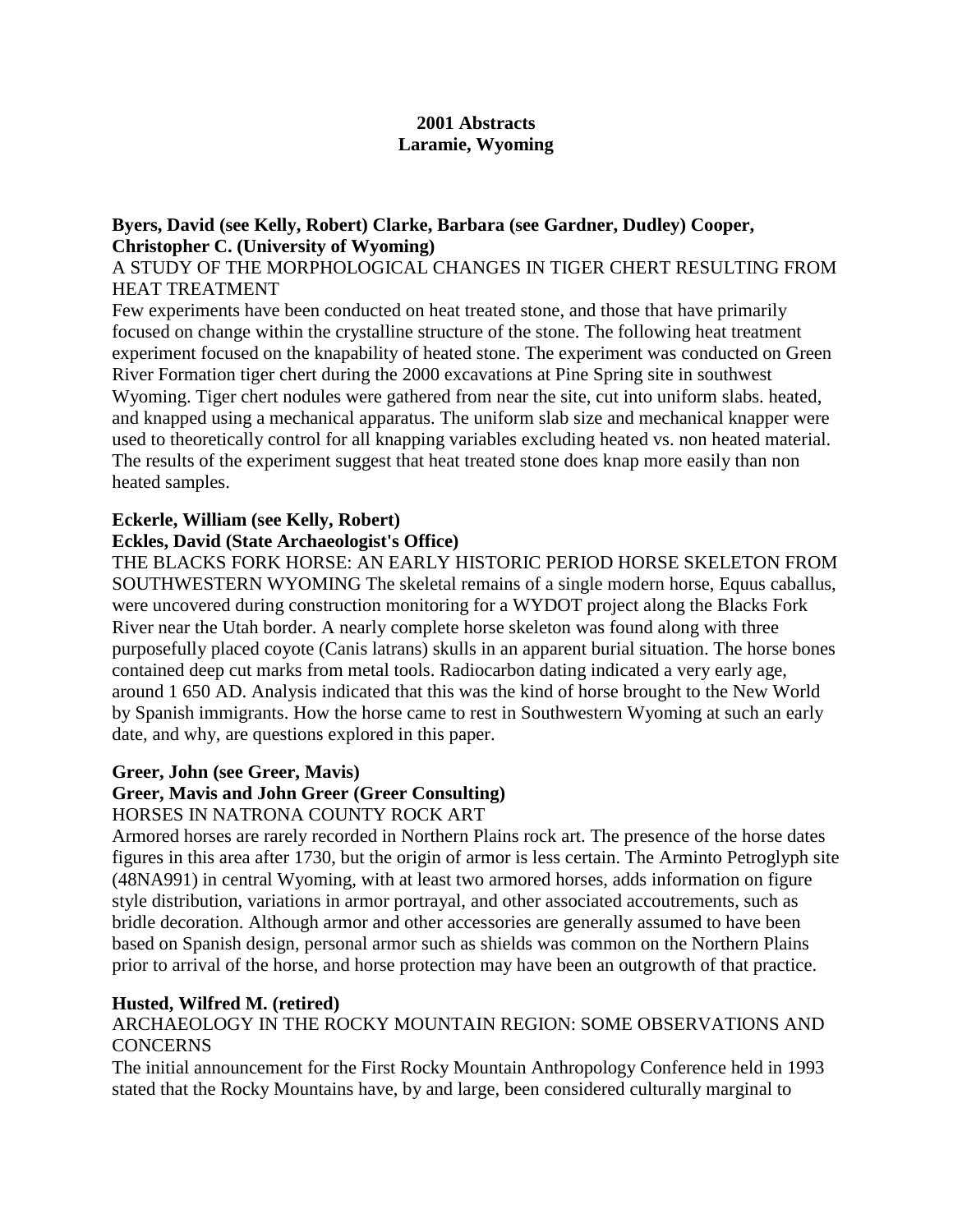adjacent areas including the Great Plains and Great Basin. From a Middle Rocky Mountain perspective, little has changed. Archaeologists' failure to distinguish between mountains and plains, a resulting logical error and a preoccupation with the Northwestern Plains are cited as continuing impediments to recognition of the role and importance of the Rocky Mountains in western American prehistory.

#### **Gardner, Dudley, Martin Lammers, and Barbara Clarke (Western Wyoming College)**

THE ASPEN SECTION CAMP: ANALYSIS OF A SMALL CHINESE COMMUNITY The Aspen Section camp was occupied from roughly 1868 to 1906. In the 1880's about half of the site's inhabitants were Chinese. This paper will present the results of our excavations in 2000 and provide a brief analysis of how this camp compares to other Chinese settlements in southwestern Wyoming.

# **Goldstein, Paul (see Kelly, Robert) Graves, Adam C. (University of Wyoming)**

THE YEAR 2000 STUDIES AT AGATE BASIN, WYOMING: FAUNAL ANALYSIS Several trenches were dug during the 2000 field season to evaluate the overall stratigraphic sequence of the Agate Basin site. When a north-south trench exposed the profile section located on the western edge of Locality 2, what appears to be an extension of the previously excavated bison bone beds was discovered. This unearthing yielded 169 complete and fragmented bison bones. All of the bones were recovered by hand out of the backdirt from the trench. Although no in situ artifacts were recovered from the trench (TR 2000-3), the remains found along with the recorded profile indicate that undisturbed Paleoindian-age deposits exist at Locality 2 of the Agate Basin site. The amount of information gathered from the TR 2000-3 assemblage analyses indicates that future examinations of Locality 2 could enhance even further our understanding of human adaptations and site formation processes at the Agate Basin site.

#### **Lammers, Martin (see Gardner, Dudley) Laughlin, John P. (University of Wyoming)**

# A USE-WEAR ANALYSIS OF THE RIVER BEND SITE END SCRAPERS

The River Bend site (48NA202) was uncovered in 1977 during initial housing development construction on the west edge of Casper, Wyoming. Subsequent excavation by Casper College, volunteers from the WAS, and staff from the Wyoming State Archaeologist's Office led to a determination of Protohistoric Period age and probable Shoshone affiliation. Analysis was conducted on 77 end scrapers from the site to determine type of use-wear present, and possible activities that produced the wear. Comparisons were made to data from Cantwell (1979) relating bit width and weight to function. The assemblage showed only light use-wear and most end scrapers had recently been resharpened thus removing any evidence that would indicate what materials the assemblage had been used on. Analysis shifted to describing the observed use-wear and documenting the physical attributes of each end scraper. It is possible the observed retouching and wear is the result of a retooling event as a "gearing up" process immediately before abandonment of the site at the beginning of a seasonal round, probably starting around April (McKee 1988).

**Laughlin, John P. (see Kelly, Robert) Huter, Pamela (University of Wyoming)**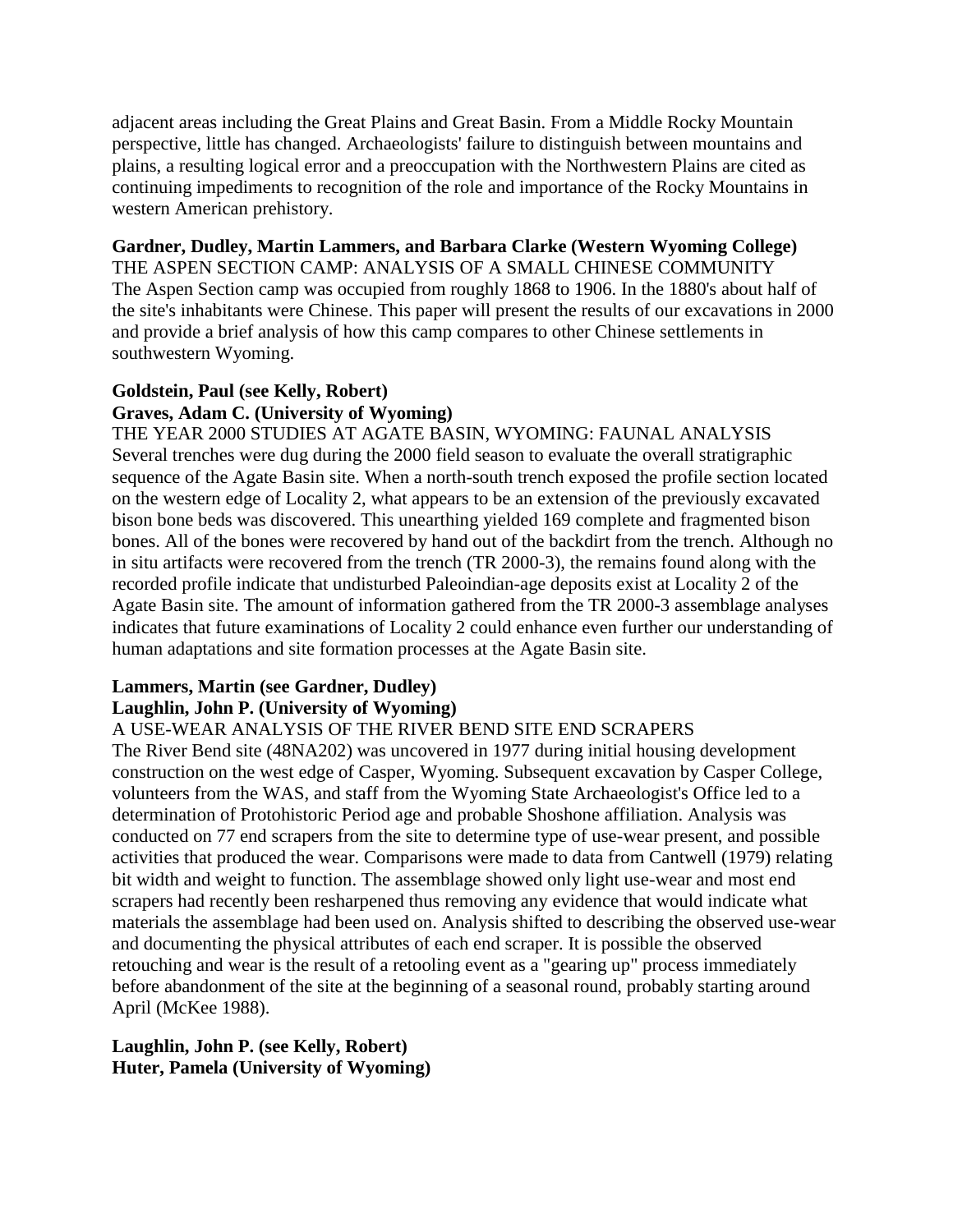# ANALYSIS OF NON-LOCAL LITHIC RESOURCES FROM THE HELEN LOOKINGBILL SITE, 48FR308

The Lookingbill site, located in the Absaroka Mountains of western Wyoming is a significant archaeological locality. Paleoindian and Early Plains Archaic materials are the dominant components, but all time periods are represented. While analysis has been conducted on most of the materials at the site, the debitage and artifacts of non-local material have not been studied independently. In this paper, I review the materials found to be exotic in origin and their location of origin. Analysis of non-local materials leads to questions of mobility and/or trade associated with the activities at the site. Additional investigations into the distribution of non-local lithic resources through Paleoindian, Early Plains Archaic, and Post early Plains Archaic cultural periods is assessed.

# **Kelly, Robert, David Byers, William Eckerle, Paul Goldstein, John Laughlin, James Mead, Meegan Sanderson, Sage Wall (University of Wyoming)**

A PRELIMINARY REPORT ON THE 2000 EXCAVATIONS AT THE PINE SPRING SITE: IS THERE A DISCERNIBLE EARLY HOLOCENE OCCUPATION? The Pine Spring site in SW Wyoming was excavated in 1964 by Floyd Sharrock. He argued that there were 3 distinct occupations at the site, the earliest, Occupation 1, dating to nearly 10,000 BP. But the open-air, spring-side site has high potential for bioturbation; thus, excavations in 2000 were aimed at determining whether Sharrock's stratigraphy is correct. On-going studies of artifact density, inclination, refitting, burning and trample damage, coupled with studies of the stratigraphy, microstratigraphy, snails, carbonates, and radiocarbon dates, as well as a reanalysis of the fauna Sharrock recovered from the alleged Occupation 1 have been undertaken to determine if the stratigraphy conforms to Sharrock's and if it is possible to separate artifacts assigned to his Occupation 1 from the later two occupations.

#### **Mead, James (see Kelly, Robert) Sanderson, Meegan (see Kelly, Robert) Schneider, Edward (TRC Mariah Associates Inc.)**

LATE PREHISTORIC BISON PROCUREMENT IN THE BEAR LODGE MOUNTAINS OF WYOMING

In 1996 and 1997, TRC Mariah Associates conducted excavations at Site 48CK1410, located along State Highway 24 in the Bear Lodge Mountains of Wyoming. The cultural remains appear to derive from a single occupation focused on the procurement of bison and an associated processing area dating to 180 +/- 50 years B.P. Over 5,500 faunal specimens were recovered with nearly 80% of these remains identified as bison. Based on the presence of four astragali, a minimum of four bison, killed in the fall of the year, seem to be represented in the assemblage. Site 48CK1410 has a low percentage of locally available quartzites along with large amounts of nonvitreous clinker from the Powder River Basin as well as some Knife River flint. The component represented at Site 48CK1410 occurs within the temporal range of repeated bison procurement at the Vore site, located approximately 25 km to the southeast. Additionally, similar mobility patterns are apparent at Vore and Site 48CK1410.

# **Surovell, Todd A. and Nicole M. Waguespack (Department of Anthropology, University of Arizona)**

BARGER GULCH LOCALITY B: A FOLSOM SITE IN MIDDLE PARK, COLORADO